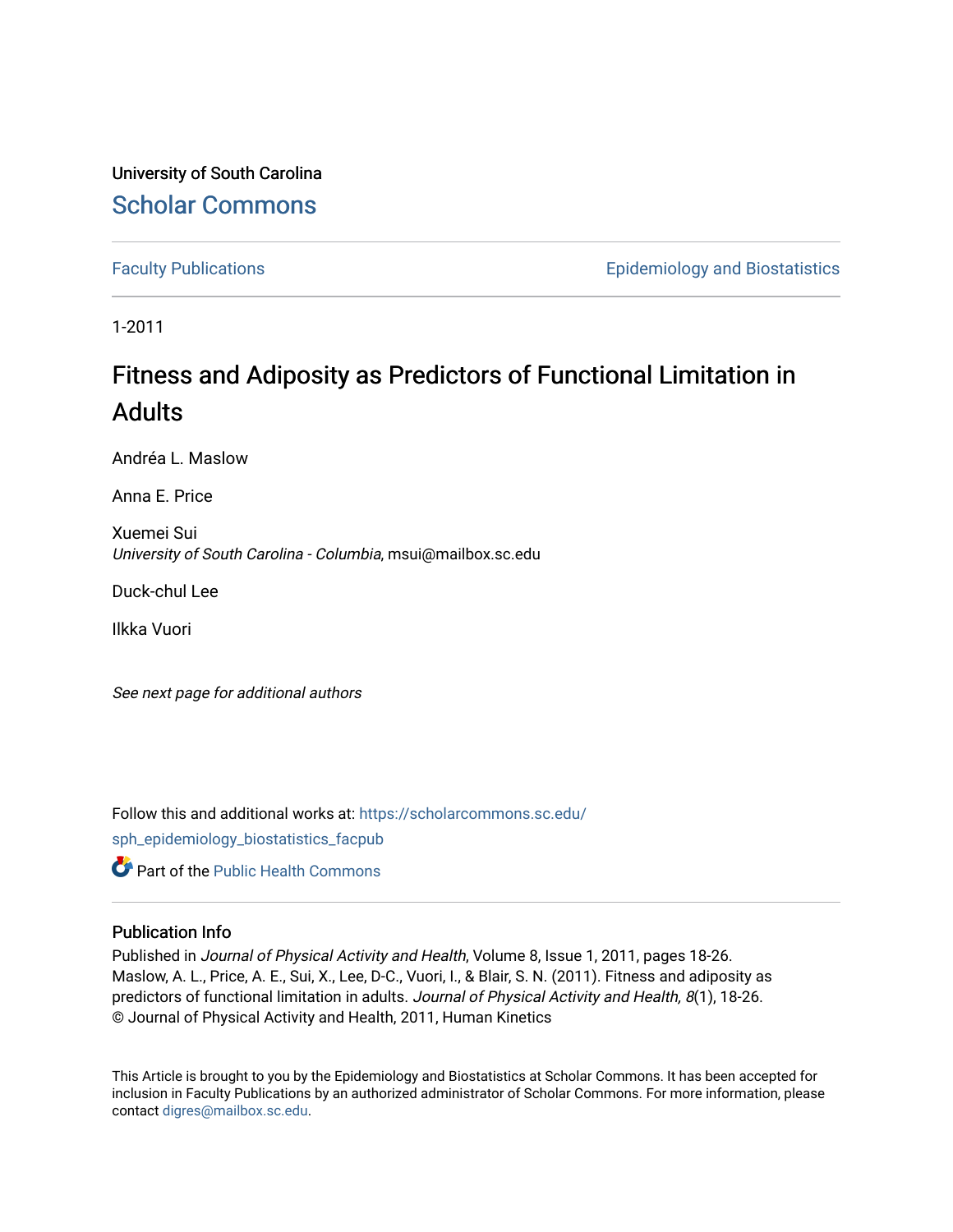## Author(s)

Andréa L. Maslow, Anna E. Price, Xuemei Sui, Duck-chul Lee, Ilkka Vuori, and Steven N. Blair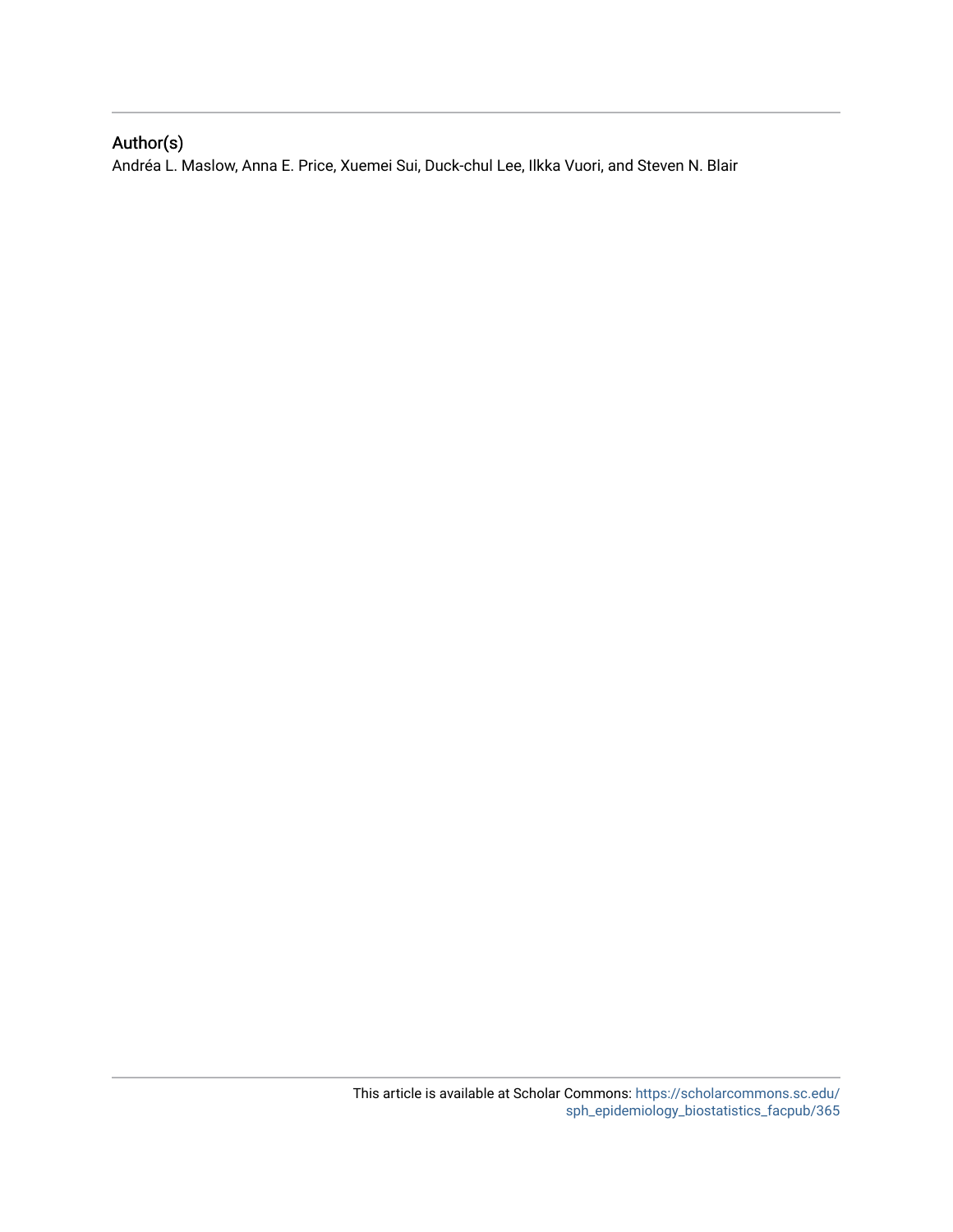## **Fitness and Adiposity as Predictors of Functional Limitation in Adults**

## **Andréa L. Maslow, Anna E. Price, Xuemei Sui, Duck-chul Lee, Ikka Vuori, and Steven N. Blair**

*Background:* This study examined the associations of body mass index (BMI), waist circumference (WC), and cardiorespiratory fitness (CRF) with incident functional limitation (IFL) in adults. *Methods:* Patients (n  $= 2400$ ), 30+ years [mean age, 45.2 (SD, 8.3); 12% women], completed a baseline health examination during 1979 to 1995. CRF was quantified by age-and sex-specific thirds for maximal treadmill exercise test duration. Adiposity was assessed by BMI and WC (grouped for analysis according to clinical guidelines). Incident IFL was identified from mail-back surveys during 1995, 1999, and 2004. *Results:* After adjusting for potential confounders and either BMI or WC, CRF was inversely related to IFL (*P* trend < .001). The association between BMI and IFL was significant after adjusting for all confounders  $(P \text{ trend} = .002)$ , but not after additional adjustment for CRF ( $P$  trend = .23). After controlling for all confounders and CRF, high WC was associated with greater odds of IFL in those aged 30 to 49; normal WC was associated with greater odds of IFL in those aged 50+. *Conclusions:* CRF was a significant predictor of IFL in middle aged and older adults, independent of overall or abdominal adiposity. Clinicians should consider the importance of preserving functional capacity by recommending regular physical activity for normal-weight and overweight individuals.

*Keywords:* waist circumference, physical activity, body mass index, older adults, longitudinal study

Functional limitation, or the inability to carry out major tasks of daily living, $\frac{1}{1}$  is a significant predictor of health related quality of life, morbidity, and mortality.2 According to data from the 2006 National Health Interview Survey, 3.9 million adults have limitation in activities of daily living (ADL), such as eating, dressing, or bathing, and 7.8 million have limitation in instrumental activities of daily living (IADL), such as household chores and shopping.3 Functional limitation is a significant public health issue as it can lead to high economic, societal, and personal costs.<sup>4</sup> To reduce the prevalence of persons experiencing limitation in activity, it is important to identify factors that contribute to the development of functional limitation over time.

Previously our group found that persons with moderate to high levels of cardiorespiratory fitness (CRF) are less likely to develop subsequent functional limitation than those with low CRF.1 Other research suggests obesity may increase the risk of functional limitation in middle aged and older adults.<sup>5–12</sup> While the above studies provide

evidence that excess body weight and low fitness are associated with an increased risk of functional limitation, it is unclear whether these associations are independent of one another.

In addition, many of the studies examining the association between adiposity and functional limitation have only used body mass index (BMI) as a measure of adiposity.7–10,12 Fewer studies have examined the relationship between waist circumference (WC), as an indication of visceral adiposity, and incident functional limitation.5,13,14

Koster and colleagues<sup>14</sup> recently examined the independent and joint associations of adiposity (BMI, percent body fat, and WC) and physical activity on the onset of mobility limitation in black and white older adults. Findings revealed that high adiposity and lowself reported physical activity predicted the onset of mobility limitation. To the best of our knowledge, no study has examined the independent and joint associations among CRF, adiposity (BMI and WC), and incident functional limitation in middle-aged and older adults. Therefore, the objectives of this study are to 1) examine the independent associations of BMI, WC, and CRF with development of functional limitation and 2) to examine the joint associations among BMI, CRF, and functional limitation and WC, CRF, and functional limitation in a cohort of middle aged and older adults enrolled in the Aerobics Center Longitudinal Study (ACLS). Our study builds on previous research by including CRF, an objective reproducible measure that reflects recent

Maslow is with the Dept of Epidemiology and Biostatistics, University of South Carolina, Columbia, SC. Price is with the Dept of Health and Exercise Science, Furman University, Greenville, SC. Sui, Lee, and Blair are with the Dept of Exercise Science, University of South Carolina, Columbia, SC. Vuori is with the Finnish Office for Health Technology Assessment, Tampere, Finland.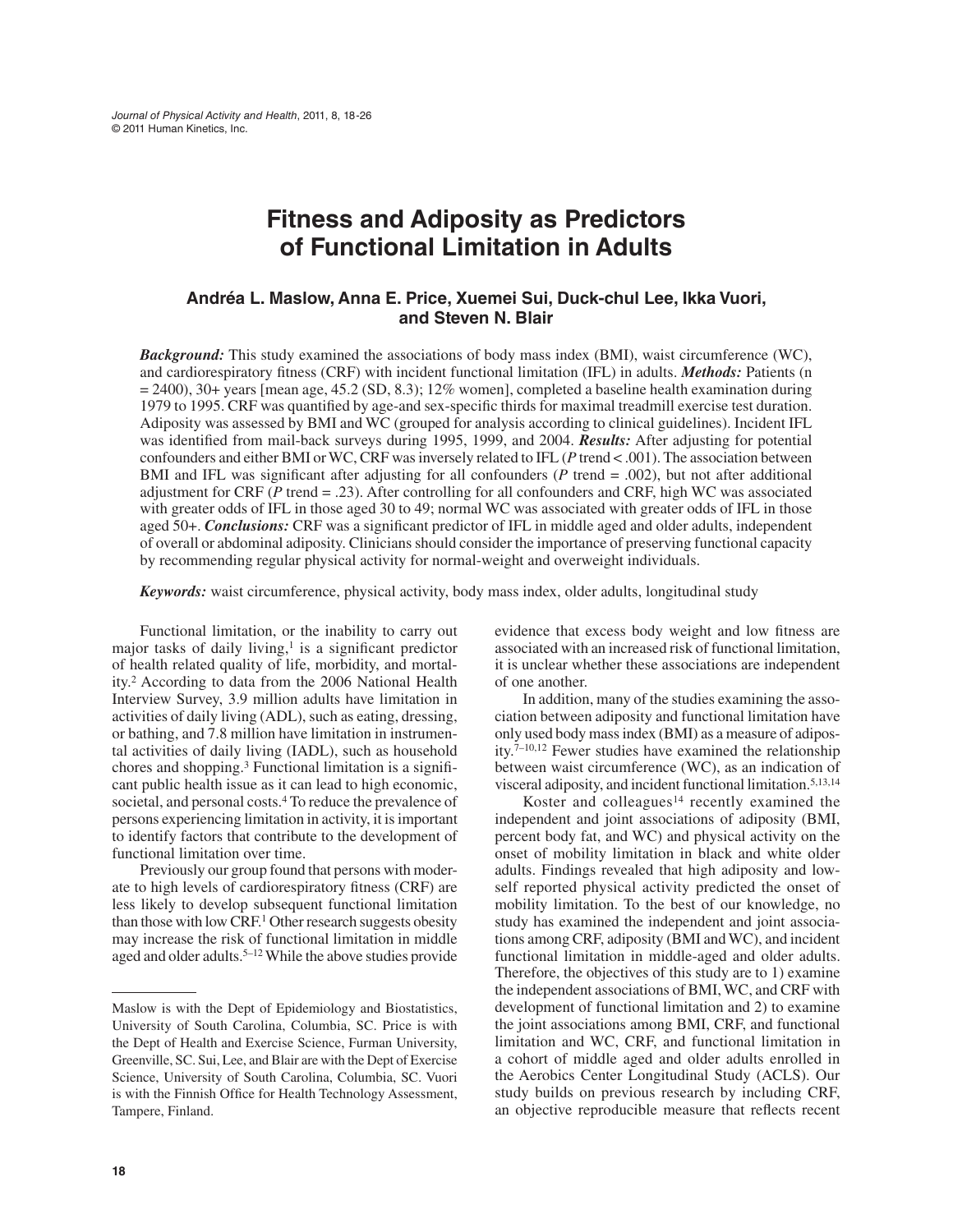physical activity habits, disease status, and genetics.15 In addition, many studies examining the predictors of functional limitation have examined these relationships solely in older adults.<sup>8,10,11,13,16</sup> Our study examined the relationships between CRF, adiposity, and incident functional limitation in both middle aged and older adults to provide evidence regarding the relationships between these factors at various stages in the lifespan.

## **Methods**

## **Study Population and Design**

The ACLS is an ongoing prospective study which examines the association of physical activity and physical fitness to health outcomes in patients examined at the Cooper Clinic in Dallas, TX since 1970. The current study consists of 2400 men and women (mean age:  $45 \pm 8$ ; range: 30–77 years) who completed a baseline clinical examination between 1979 and 1995. Inclusion criteria for the current analysis required participants to have a maximal treadmill exercise test at baseline, during which they must have achieved at least 85% of their agepredicted maximal heart rate [220 – age (years)], returned the 1995 follow-up mail-back survey to exclude those with current functional limitation, and returned at least 1 additional mail-back health survey from 1999 or 2004 to ascertain incident functional limitation. We excluded those under age 30, those with baseline heart attack, stroke, diabetes, cancer, arthritis or hypertension and participants with any missing data on adjusted variables (see statistical analysis). In addition, those participants reporting a functional limitation on the 1995 mail-back survey were excluded from the study. The majority of study participants was white, well-educated, from middle to upper socioeconomic strata, and employed in, or retired from, professional or executive positions. All participants provided written informed consent to participate in the follow-up study, and the Cooper Institute Institutional Review Board approved the study annually.

#### **Baseline Examination**

Before the medical examination, the participants fasted for 12 hours and were asked not to smoke on the day of examination. The medical examination included: a thorough physical exam (each physician examines only 3 to 4 patients/day); anthropometrics; blood pressure; blood chemistry tests; maximal treadmill exercise test; and a questionnaire of personal and family medical history, demographic characteristics, and health habits. All procedures were administered by trained technicians who followed standardized protocols. Height and weight were measured using a stadiometer and standard physician's scale. WC was measured level with the umbilicus. Resting blood pressure was recorded as the first and fifth Korotkof sounds by auscultatory methods. Serum samples were analyzed for lipids and glucose using standardized automated bioassays. Information on smoking habits

(current, former, or never smoker) and alcohol intake (<5/≥5 drinks per week) were obtained from a standardized questionnaire.

CRF was assessed by a maximal treadmill test using a modified Balke protocol as previously described.17,18 CRF was categorized into age- and sex-specific thirds. To obtain the age- and sex-specific CRF thirds, CRF (minutes on treadmill) was divided into thirds (low, middle, and high fitness) within 4 age groups (30–39,  $40-49$ ,  $50-59$ , and  $60+yr$ ) within gender groups. Next, the age- and sex-specific thirds were combined across age groups and genders with high fitness (the highest third) as the referent level. In primary analyses, CRF was defined categorically as low, middle, and high (reference group). In secondary analyses we grouped fitness into a binary variable, physically unfit (the lowest 20%) compared with physically fit (remaining 80%, referent group) to preserve sample size for tests of joint association. This approach is a standardized method in the ACLS; low fitness, defined as the lowest 20% of the CRF distribution, is an independent predictor of morbidity and mortality.19–21

Adiposity exposure groups were based on standard clinical definitions for BMI (normal weight, 18.5 to 24.9 kg/m2; overweight, 25.0 to 29.9 kg/m2; obese, ≥30.0 kg/  $\mu$ <sup>2</sup>) and WC (normal, <88.0 cm for women and <102.0 cm for men; indicating abdominal obesity, ≥88.0 cm for women and  $\geq 102.0$  cm for men).<sup>22</sup> For primary analyses, BMI, was defined categorically as normal weight (reference group), overweight, obese; WC, was defined categorically as normal (reference group) and high. In secondary analyses, we grouped BMI into a binary variable, normal weight and overweight (overweight and obese categories combined) to preserve sample size for tests of joint association.

## **Ascertainment of Incidence of Functional Limitation**

The incidence of functional limitation was ascertained from responses to mail-back health surveys in 1995, 1999, and 2004. The 1995 survey served as the baseline; all participants reporting a functional limitation in 1995 were excluded from the study. The 1999 and 2004 surveys were then used to prospectively identify incident functional limitation. The mean follow-up time from baseline examination to the mail-back survey was 16.13 years. The overall response rate across surveys in the ACLS is about 65%.23 Although this response rate is relatively low, it is consistent with recent experiences in other follow-up studies. $24,25$  Nonresponse bias is a concern in epidemiological surveillance; however, this issue has been investigated in the ACLS and found both responders and nonresponders were equally healthy at entry.26 Baseline health histories and clinical measures were similar between responders and nonresponders and between early and late responders.

The functional status section of the questionnaire contained questions regarding the participants' ability to perform recreational activities (ie, bicycling, fishing),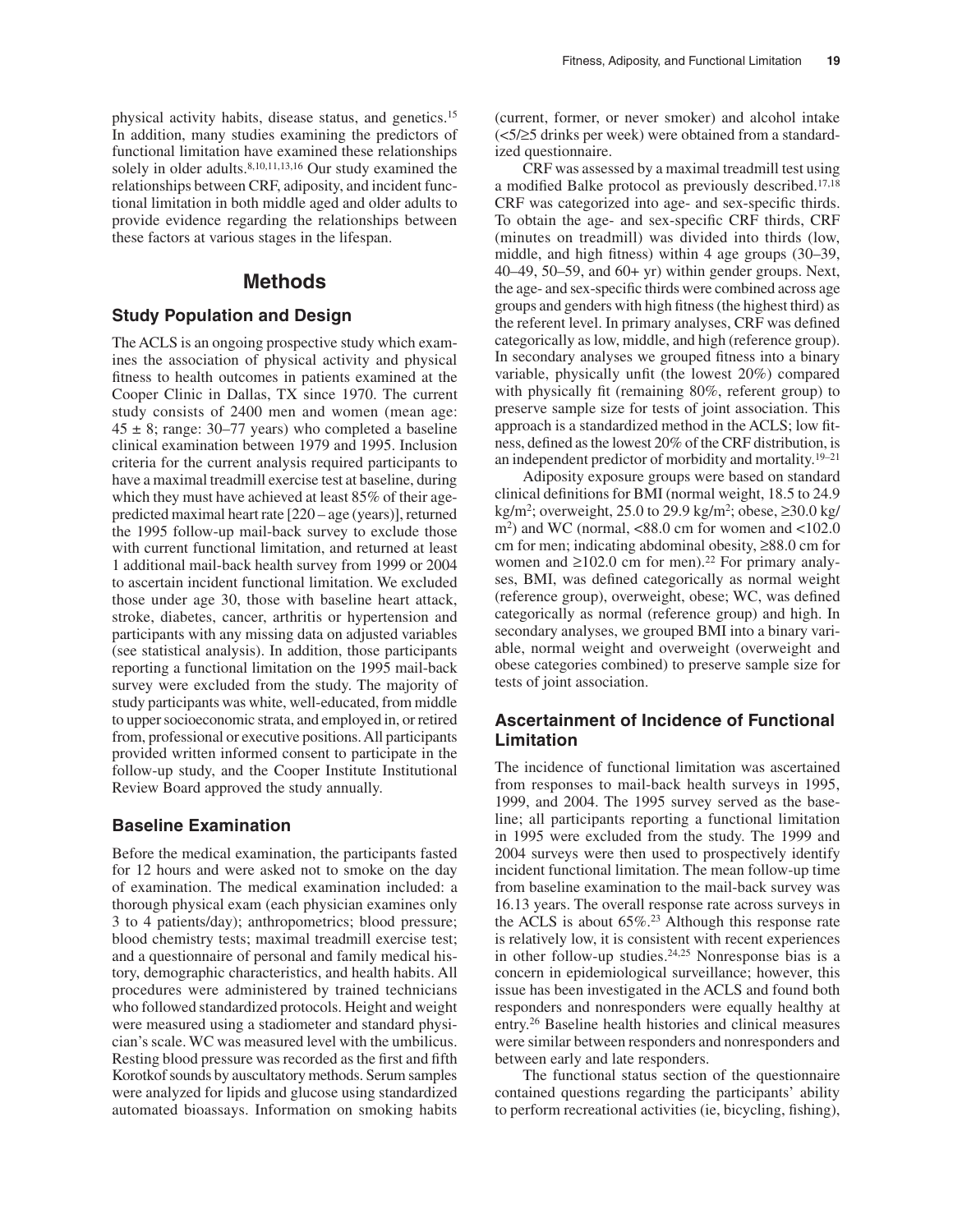household activities (ie, cooking, cleaning), daily activities (ie, bending, twisting), and personal care activities (ie, bathing, dressing). Respondents were asked to report the degree of difficulty they had performing each category of tasks. Possible responses were: no difficulty; some difficulty; much difficulty; and cannot do. Participants were classified as having a functional limitation if they reported having any difficulty with at least 1 activity or not being able to perform at least 1 activity.<sup>1</sup> The questions on functional status were developed by an expert panel who had reviewed functional and mobility scales.<sup>1</sup>

Participants were also asked to report the ascertainment of certain diseases and the year of diagnosis for any incident disease conditions. Any new diseases or conditions diagnosed after the baseline examination were coded as positive in a dichotomous variable called new disease at follow-up.

#### **Statistical Analysis**

Descriptive statistics were computed for each variable. Pearson correlation analyses were used to examine the strength of the association among BMI, WC, and CRF (treadmill exercise duration in minutes). Logistic regression analyses were used to estimate odds ratios (ORs) and 95% confidence intervals (CIs) of functional limitation events according to BMI, WC, and CRF categories. Indicator variables (did not respond/responded) for each of the 2 survey periods were constructed to account for differences in survey response frequency to reduce the influence of ascertainment bias. For the total population  $(n = 2400)$ , separate multivariable adjusted models for BMI, WC, and CRF first controlled for the potential confounding effects of gender, baseline age, year of the baseline examination, and survey response indicator variables (yes/no) (Models 1, 4, & 7). Then, separate multivariable adjusted models for BMI, WC, and CRF additionally controlled for smoking habits (current/ former/never), alcohol intake (≥5 drinks/wk or not), and incident disease conditions (myocardial infarction, stroke, hypertension, arthritis, cancer, diabetes) (Models 2, 5, & 8). For both BMI and WC, a third multivariable adjusted model additionally controlled for CRF (Models 3 & 6). For CRF, 2 separate multivariable adjusted models additionally controlled for BMI and WC (Models 9 & 10).

To examine potential effect modification, additional stratum specific Logistic-regression analyses for BMI, WC, and CRF were performed according to gender and baseline age group (30–40 years, 40–50 years, 50+ years) after adjusting for all potential confounders.

To examine the joint associations, separate Logisticregression ORs were calculated for the joint effects between BMI and CRF and between WC and CRF after adjusting for all potential confounders. Tests of linear trends across exposure categories were computed using ordinal scoring. All *P* values are 2 sided and all significant results had a *P* value below 0.05.

## **Results**

#### **Participant Characteristics**

The mean age of participants at baseline was 45.2 (SD, 8.3) years, and 12% of the study sample was female. Participants' characteristics are shown by BMI, WC, and CRF in Table 1. In total, there were 1,164 cases of incident functional limitation. There were 703, 405, and 56 cases of functional limitation in the normal weight, overweight, and obese BMI exposure groups; 1067 and 97 cases of functional limitation in the normal and high WC exposure groups; and 353, 429, and 383 cases of functional limitation in the low, middle, and high CRF group, respectively. Both measures of adiposity and treadmill exercise duration were significantly correlated. Specifically, there were significant negative correlations between BMI and treadmill exercise duration (*r* = –0.23, *P* < .001) and WC and treadmill exercise duration (*r* =  $-0.13$ ,  $P < .001$ ) and a significant positive relationship between BMI and WC  $(r = .81, P < .001)$ .

Table 2 presents the ORs and CIs for BMI, WC, and CRF exposure categories and functional limitation. After adjusting for gender and age at baseline, examination year, and survey response pattern, the ORs for functional limitation across BMI categories were 1.35 (95% CI, 1.12 to 1.62) for overweight, and 2.01 (95% CI, 1.30 to 3.13) for obese, compared with normal weight (Model 1). Similar results were observed after additional adjustment for smoking status, alcohol intake, and new health conditions, with ORs for overweight and obese groups being slightly attenuated (Model 2). When the model was additionally adjusted for CRF, the odds of overweight and obese groups developing functional limitation were no longer significantly different than that of the normal weight group (Model 3).

After adjusting for gender and age at baseline, examination year, and survey response pattern, the OR for functional limitation among those with a high WC was 1.85 (95% CI, 1.31 to 2.62) compared with those with a normal WC (Model 4). After additional adjustment for smoking status, alcohol intake, and new health conditions, the OR was slightly attenuated (Model 5). Once CRF was added to the model, the OR for functional limitation among those with high WC was no longer significantly greater than the odds for those with normal WC (Model 6).

We also examined the association between CRF and functional limitation. After adjusting for gender and age at baseline, examination year, and survey response pattern, the ORs for functional limitation across thirds of CRF were 1.59 (95% CI, 1.30 to 1.93) for middle CRF and 2.13 (95% CI, 1.69 to 2.68) for low CRF, compared with high CRF (Model 7). After additional adjustment for smoking status, alcohol intake, and new health conditions, the ORs of functional limitation across thirds of CRF were 1.55 (95% CI, 1.27 to 1.89) for middle CRF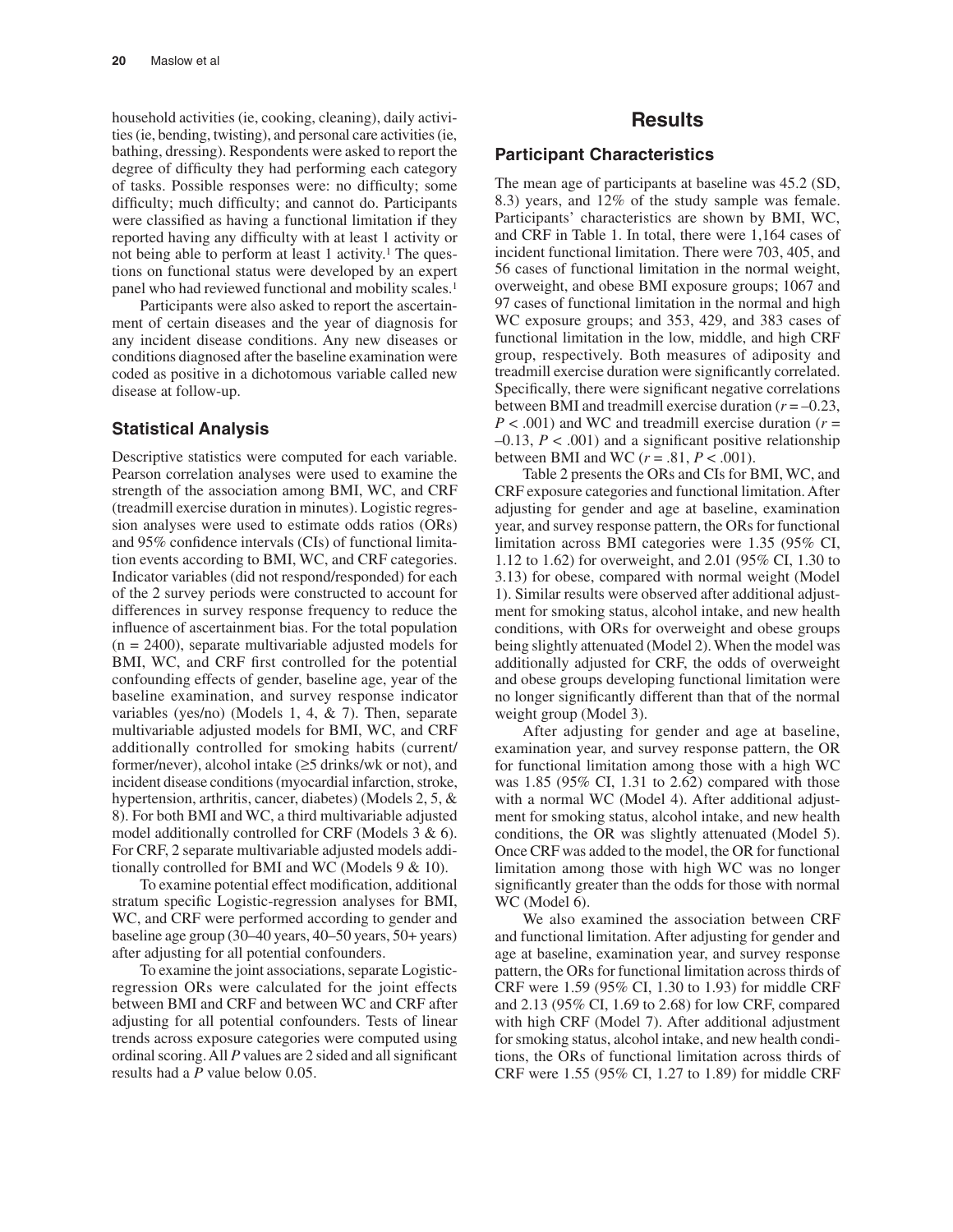|                                                                                                                                                                                                                                                                           | Participant Characteristics at Baseline by BMI Categories, WC Categories, and Thirds of CRF |                                 | BMI         |                                   |              | S           |             | CRF         |             |
|---------------------------------------------------------------------------------------------------------------------------------------------------------------------------------------------------------------------------------------------------------------------------|---------------------------------------------------------------------------------------------|---------------------------------|-------------|-----------------------------------|--------------|-------------|-------------|-------------|-------------|
|                                                                                                                                                                                                                                                                           | <b>Total</b>                                                                                | Normal                          | δ           | Obese                             | Normal       | High        | <b>Low</b>  | Middle      | High        |
| Characteristics                                                                                                                                                                                                                                                           | $(n = 2400)$                                                                                | $= 1508$<br>$\ddot{\mathbf{e}}$ | $(n = 796)$ | $(n = 96)$                        | $(n = 2242)$ | $(n = 158)$ | $(n = 588)$ | $(n = 847)$ | $(n = 965)$ |
| Sex*, No. (%)                                                                                                                                                                                                                                                             |                                                                                             |                                 |             |                                   |              |             |             |             |             |
| Women                                                                                                                                                                                                                                                                     | 293 (12.2)                                                                                  | 264 (17.5)                      | 29 (3.6)    | $1(1.0)$                          | 286 (12.8)   | 7(4.4)      | 184(31.3)   | 80 (9.4)    | 29 (3.0)    |
| Men                                                                                                                                                                                                                                                                       | 2107 (87.8)                                                                                 | 1245 (82.6)                     | 767 (96.4)  | 95 (99.0)                         | 1956 (87.2)  | [51 (95.6)  | 404 (68.7)  | 767 (90.6)  | 936 (97.0)  |
| Age*, mean (SD)                                                                                                                                                                                                                                                           | 45.2(8.3)                                                                                   | 44.8 (8.4)                      | 45.9 (8.2)  | 45.3 (7.7)                        | 45.0(8.3)    | 47.1 (8.9)  | 45.5 (8.5)  | 45.3 (8.3)  | 44.9 (8.3)  |
| Age group*, No. (%)                                                                                                                                                                                                                                                       |                                                                                             |                                 |             |                                   |              |             |             |             |             |
| $30 - 39$                                                                                                                                                                                                                                                                 | 649 (27.0)                                                                                  | 444 (29.4)                      | 181 (22.7)  | 24 (25.0                          | 517 (27.5)   | 32(20.3)    | 160 (27.2)  | 237 (28.0)  | 252 (26.1)  |
| 40-49                                                                                                                                                                                                                                                                     | 1052 (43.8)                                                                                 | 632(41.9)                       | 374 (47.0)  | 46 (47.9)                         | 982 (43.8)   | 70(44.3)    | 262 (44.6)  | 362 (42.7)  | 428 (44.4)  |
| $50 - 59$                                                                                                                                                                                                                                                                 | 566 (23.6)                                                                                  | 360 (23.9)                      | 183 (23.0   | 23 (24.0)                         | 525 (23.4)   | 41 (25.9)   | 138 (23.5)  | 196 (23.1)  | 232 (24.0)  |
| $60+$                                                                                                                                                                                                                                                                     | 133(5.5)                                                                                    | 72(4.8)                         | 58 (7.3)    | 3(3.1)                            | 118(5.3)     | 15(9.5)     | 28(4.8)     | 52(6.1)     | 53 (5.5)    |
| Alcohol*, No. (%)                                                                                                                                                                                                                                                         |                                                                                             |                                 |             |                                   |              |             |             |             |             |
| $\geq$ 5 drinks/wk                                                                                                                                                                                                                                                        | 640 (26.7)                                                                                  | 393 (26.1)                      | 221 (27.8)  | 26 (27.1)                         | 598 (26.7)   | 42 (26.6)   | 110 (18.7)  | 226 (26.7)  | 304 (31.5)  |
| Smoking*, No. (%)                                                                                                                                                                                                                                                         |                                                                                             |                                 |             |                                   |              |             |             |             |             |
| Never                                                                                                                                                                                                                                                                     | 1841 (76.7)                                                                                 | 1199 (79.5)                     | 580 (72.8)  | 62(64.6)                          | 1732 (77.3)  | 109 (69.0)  | 439 (74.7)  | 628 (74.1)  | 774 (80.2)  |
| Current                                                                                                                                                                                                                                                                   | 236 (9.8)                                                                                   | 137 (9.1)                       | 81 (10.2)   | 18 (18.8)                         | 214(9.5)     | 22(13.9)    | 86 (14.6)   | 96(11.3)    | 54 (5.6)    |
| Former                                                                                                                                                                                                                                                                    | 323 (13.5)                                                                                  | 172(11.4)                       | 135 (17.0)  | 16 (16.7)                         | 296 (13.2)   | 27 (17.1)   | 63(10.7)    | (23(14.5))  | 137(14.2)   |
|                                                                                                                                                                                                                                                                           |                                                                                             |                                 | <b>IMB</b>  |                                   |              | Š           |             | CRE         |             |
|                                                                                                                                                                                                                                                                           | <b>Total</b>                                                                                | Normal                          | NO          | Obese                             | Normal       | High        | Low         | Middle      | High        |
| Characteristics                                                                                                                                                                                                                                                           | $(n = 2400)$                                                                                | $(n = 1508)$                    | $(n = 796)$ | $(n = 96)$                        | $(n = 2242)$ | $(n = 158)$ | $(n = 588)$ | $(n = 847)$ | $(n = 965)$ |
| New disease <sup>†</sup> , No. (%)                                                                                                                                                                                                                                        |                                                                                             |                                 |             |                                   |              |             |             |             |             |
| M                                                                                                                                                                                                                                                                         | 54(2.3)                                                                                     | 19(1.3)                         | 24 (3.0)    | 11(11.5)                          | 40(1.8)      | 14(8.9)     | 24 (4.1)    | 21(2.5)     | 9(0.9)      |
| $\mathbb N$                                                                                                                                                                                                                                                               | 65 (2.7)                                                                                    | 38(2.5)                         | 25(3.1)     | 2(2.1)                            | 61 (2.7)     | 4(2.5)      | 13(2.2)     | 34 (4.0)    | 18(1.9)     |
| Leg Arth.                                                                                                                                                                                                                                                                 | 186 (7.8)                                                                                   | 111 $(7.4)$                     | 63 (7.9)    | 12(12.5)                          | 165 (7.4)    | 21(13.3)    | 55 (9.4)    | $60(7.1)$   | 71 (7.3)    |
| HBP                                                                                                                                                                                                                                                                       | 408 (17.0)                                                                                  | 216 (14.3)                      | 169 (21.2)  | 23 (24.0)                         | 368 (16.4)   | 40(25.3)    | 121 (20.6)  | 142 (16.8)  | 145 (15.0)  |
| Cancer                                                                                                                                                                                                                                                                    | 189 (7.9)                                                                                   | 115 (7.6)                       | 69(8.7)     | 5(5.2)                            | 179 (8.0)    | 10(6.3)     | 50(8.5)     | 64 (7.5)    | 75 (7.9)    |
| Stroke                                                                                                                                                                                                                                                                    | 38 (1.6)                                                                                    | 24(1.6)                         | 12(1.5)     | (2.1)<br>$\overline{\mathcal{C}}$ | 34(1.5)      | 4(2.5)      | 10(1.7)     | 16(1.9)     | 12(1.2)     |
| Fx limitation <sup>†</sup> , No. (%)                                                                                                                                                                                                                                      |                                                                                             |                                 |             |                                   |              |             |             |             |             |
| Yes                                                                                                                                                                                                                                                                       | 1164 (49.5)                                                                                 | 703 (46.6)                      | 405 (50.9)  | 56 (58.8)                         | 1067 (47.6)  | 97 (61.4)   | 353 (60.0)  | 429 (50.6)  | 383 (39.7)  |
| Abbreviations: No., number; SD, standard deviation; CRF, cardiorespiratory fitness; DM, diabetes mellitus; MI, myocardial infarction; Leg Arth, leg arthritis; HBP, high blood pressure: Fx, functional;<br>BMI, Body Mass Index; WC, waist circumference; OW, overweight |                                                                                             |                                 |             |                                   |              |             |             |             |             |

\* Assessed at baseline examination. þ,

\* Assessed at baseline examination.<br>† Assessed using data from baseline examinations and mail-back surveys, this shows the number of participants with functional limitation for each BMI, WC, and CRF group. † Assessed using data from baseline examinations and mail-back surveys, this shows the number of participants with functional limitation for each BMI, WC, and CRF group.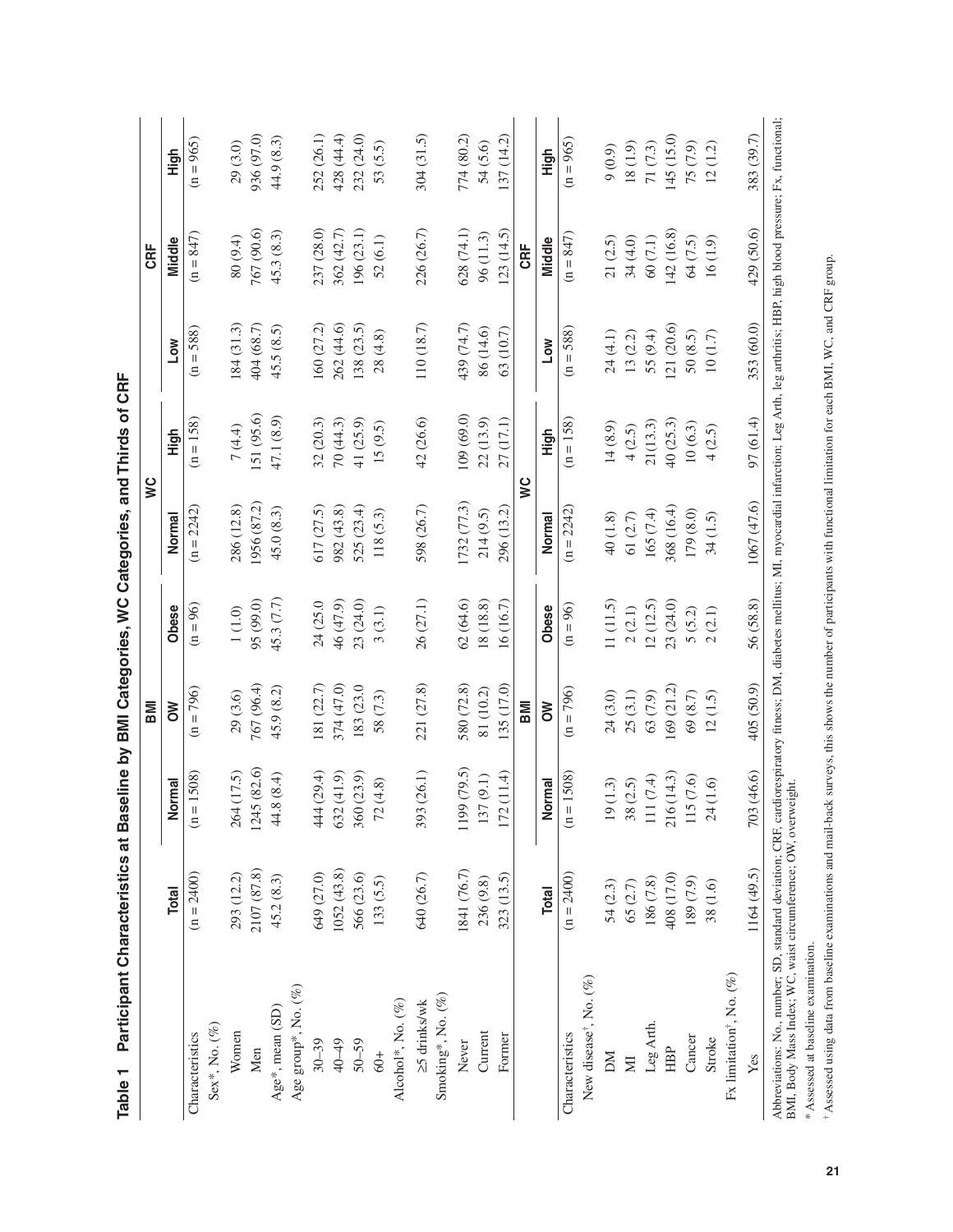|                                      |                  | <b>Baseline BMI</b> |                  |                    |
|--------------------------------------|------------------|---------------------|------------------|--------------------|
|                                      | <b>Normal</b>    | Overweight          | <b>Obese</b>     | P for linear trend |
| Model 1 <sup>a</sup> , OR $(95\%CI)$ | 1.0              | 1.35(1.12, 1.62)    | 2.01(1.30, 3.13) | < .001             |
| Model $2^b$ , OR (95%CI)             | 1.0              | 1.26(1.04, 1.53)    | 1.70(1.08, 2.68) | .002               |
| Model $3^c$ , OR (95%CI)             | 1.0              | 1.09(0.90, 1.33)    | 1.29(0.80, 2.06) | .227               |
|                                      |                  | <b>Baseline WC</b>  |                  |                    |
|                                      | <b>Normal</b>    |                     | High             | P for linear trend |
| Model $4^a$ , OR (95%CI)             | 1.0              |                     | 1.85(1.31, 2.62) | < .001             |
| Model $5^b$ , OR (95%CI)             | 1.0              |                     | 1.62(1.14, 2.31) | .008               |
| Model $6^{\circ}$ , OR (95%CI)       | 1.0              |                     | 1.28(0.89, 1.85) | .215               |
|                                      |                  | <b>Baseline CRF</b> |                  |                    |
|                                      | Low              | <b>Middle</b>       | High             | P for linear trend |
| Model $7^a$ , OR (95%CI)             | 2.13 (1.69,2.68) | 1.59(1.30, 1.93)    | 1.0              | < 0.001            |
| Model $8^b$ , OR (95%CI)             | 1.98 (1.57,2.52) | 1.55(1.27, 1.89)    | 1.0              | < .001             |
| Model $9d$ , OR (95%CI)              | 1.89(1.47, 2.43) | 1.51(1.23, 1.85)    | 1.0              | < .001             |
| Model $10^{\circ}$ , OR (95%CI)      | 1.90 (1.49,2.43) | 1.53(1.25, 1.87)    | 1.0              | < .001             |

#### **Table 2 Odds Ratios and Confidence Intervals for Functional Limitation by BMI, WC, and CRF**

a Adjusted for baseline age, gender, examination year, and survey response pattern.

b Additionally adjusted for smoking (never, current, former) and alcohol intake (<5/≥5 drinks/wk) at baseline, and new health conditions (myocardial infarction, stroke, leg arthritis, cancer, diabetes) diagnosed after the baseline examination.

c Additionally adjusted for CRF.

d Additionally adjusted for BMI.

e Additionally adjusted for WC.

Abbreviations: OR, odds ratio; CI, confidence interval; BMI, Body Mass Index; WC, waist circumference; CRF, cardiorespiratory fitness.

and 1.98 (95% CI, 1.57 to 2.52) for low CRF, compared with high fitness (Model 8). When BMI was added to the model, these results were only slightly attenuated (Model 9). Similar results were observed when WC was included in the model (Model 10).

## **Potential Effect Modifiers**

We also examined the influence of BMI, WC, and CRF on incidence of functional limitation within strata of known functional limitation risk factors, such as age and gender, after adjusting for other potential confounders. When stratified according to age (30–40, 40–50, 50+ years) and gender, no possible effect modifiers were noted with BMI or CRF (data not shown). There was no significant interaction between gender and WC; there was a significant interaction between WC and age group. Therefore, the relationship between WC and functional limitation was examined within age strata (30–40, 40–50, 50+ years) using stratified analysis. This model was adjusted for gender and age at baseline, examination year, survey response pattern, smoking status, alcohol intake, new health conditions, and CRF.

For ages 30 to 39 years, the high WC group was 2.74 (95% CI, 1.23 to 6.11) times more likely to develop functional limitation than the normal WC group. For 40 to 49 years, the high WC group was 1.81 (95% CI, 1.02 to 3.22) times more likely to develop functional limitation

than the normal WC group. Among those over 50 years of age, the high WC group was less likely (OR, 0.48; 95% CI, 0.26 to 0.89) to develop functional limitation than the normal WC group.

#### **Joint Associations**

*BMI and CRF.* We then examined the joint associations among BMI and CRF and functional limitation, adjusting for gender, baseline age, year of the baseline examination, smoking habits, alcohol intake, survey response pattern, and incident disease conditions. BMI was dichotomized as normal and overweight (overweight and obese groups) and fitness was dichotomized as unfit and fit to preserve sample size and numbers of functional limitation within each BMI and CRF stratum.

Figure 1 shows the ORs for the joint associations of CRF and BMI for developing functional limitation. The results show that regardless of weight status, the odds for developing functional limitation were higher for those who are unfit than those who are fit. Within those who were fit, the odds of overweight persons developing functional limitations were  $1.3$  (95% CI, 1.05 to 1.55) times greater than the odds for normal weight persons.

*WC and CRF.* Because there was a significant interaction between age group and WC exposure group, the joint association between WC and CRF and functional limitation was examined within 2 age strata: the younger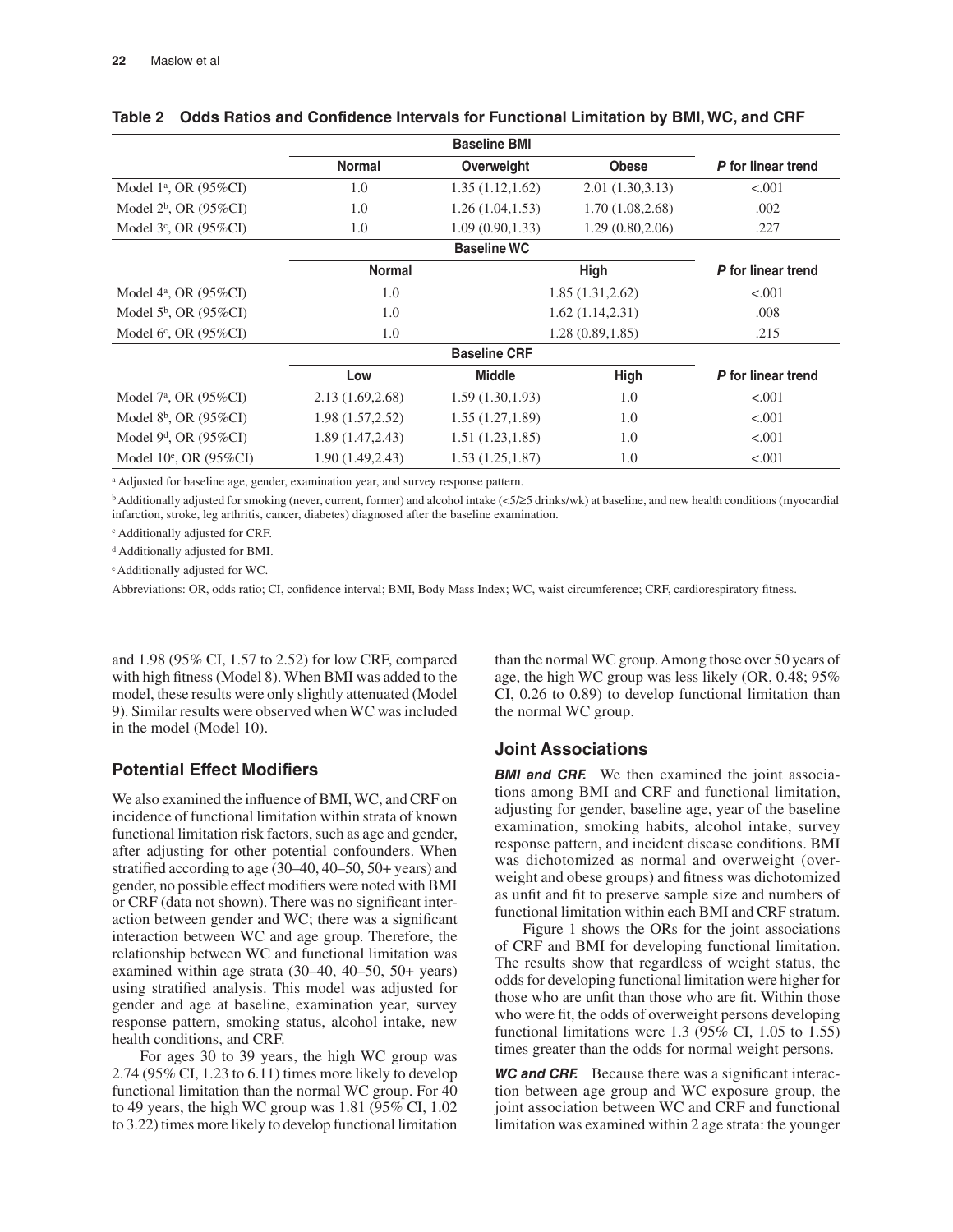

**Figure 1** — Joint association of BMI and CRF for developing functional limitation. \* *P* < .05. OR = Odds ratio.

group (aged 30 to 50 years) and older group (50+ years). CRF was dichotomized as unfit and fit to preserve sample size and numbers of functional limitation within each WC and CRF stratum.

The ORs for the joint association of WC and CRF and functional limitation within the younger age strata are shown in Figure 2a. Within the younger age group, a high WC significantly increased one's odds for functional limitation compared with having a normal WC. Those who were fit with a high WC had twice the odds of developing functional limitation compared with those who were fit with a normal WC. The odds of developing functional limitation among those who were unfit with a high WC were 3 times as great compared with those who were fit and had a normal WC.

The ORs for the joint association of WC and CRF and functional limitation within the older age strata are shown in Figure 2b. Within the older age group, the odds of developing functional limitation were lower for those with a high WC compared with those with a normal WC regardless of fit or unfit status. However, these differences were not statistically significant. On the other hand, among unfit persons with a normal WC, the odds of developing functional limitation were 3 times as great compared with fit persons with a normal WC.

## **Discussion**

The objectives of this study were to examine the independent and joint associations between incident functional limitation and BMI, WC, and CRF in middle-aged and older adults. This study builds off of our group's previous work which found that persons with moderate to high

levels of cardiorespiratory fitness (CRF) are less likely to develop subsequent functional limitation than those with low CRF.<sup>1</sup> This is the first study to examine the joint associations between functional limitation and BMI, WC, and CRF. In analyses adjusted for age, gender, examination year, and survey response pattern, BMI, WC, and CRF were all associated with incident functional limitation, with the overweight and obese exposure groups, high WC exposure group, and middle and low CRF exposure groups having significantly greater odds of functional limitation than the normal BMI, normal WC, and high CRF exposure groups, respectively. These associations were only slightly attenuated when additionally adjusting for smoking status, alcohol intake, and new health conditions. Further adjustment for CRF eliminated the significant difference between BMI and functional limitation and WC and functional limitation. However, when the CRF model was additionally adjusted for either BMI or WC, the association between CRF and functional limitation remained significant. These findings suggest CRF is a significant predictor of incident functional limitation, which is consistent with findings from our previous work.1 This study builds on our previous work by identifying an age-WC interaction and examining the joint associations of CRF and BMI, and CRF and WC, in predicting functional limitation.

Analyses stratified by age group revealed that after adjusting for age, gender, examination year, survey response pattern, alcohol intake, smoking, new health conditions, and CRF, high WC was associated with greater odds of functional limitation in younger age groups (30–39 years, 40–49 years); however, normal WC was associated with greater odds of functional limitation in the older age group (50+ years). The presence of an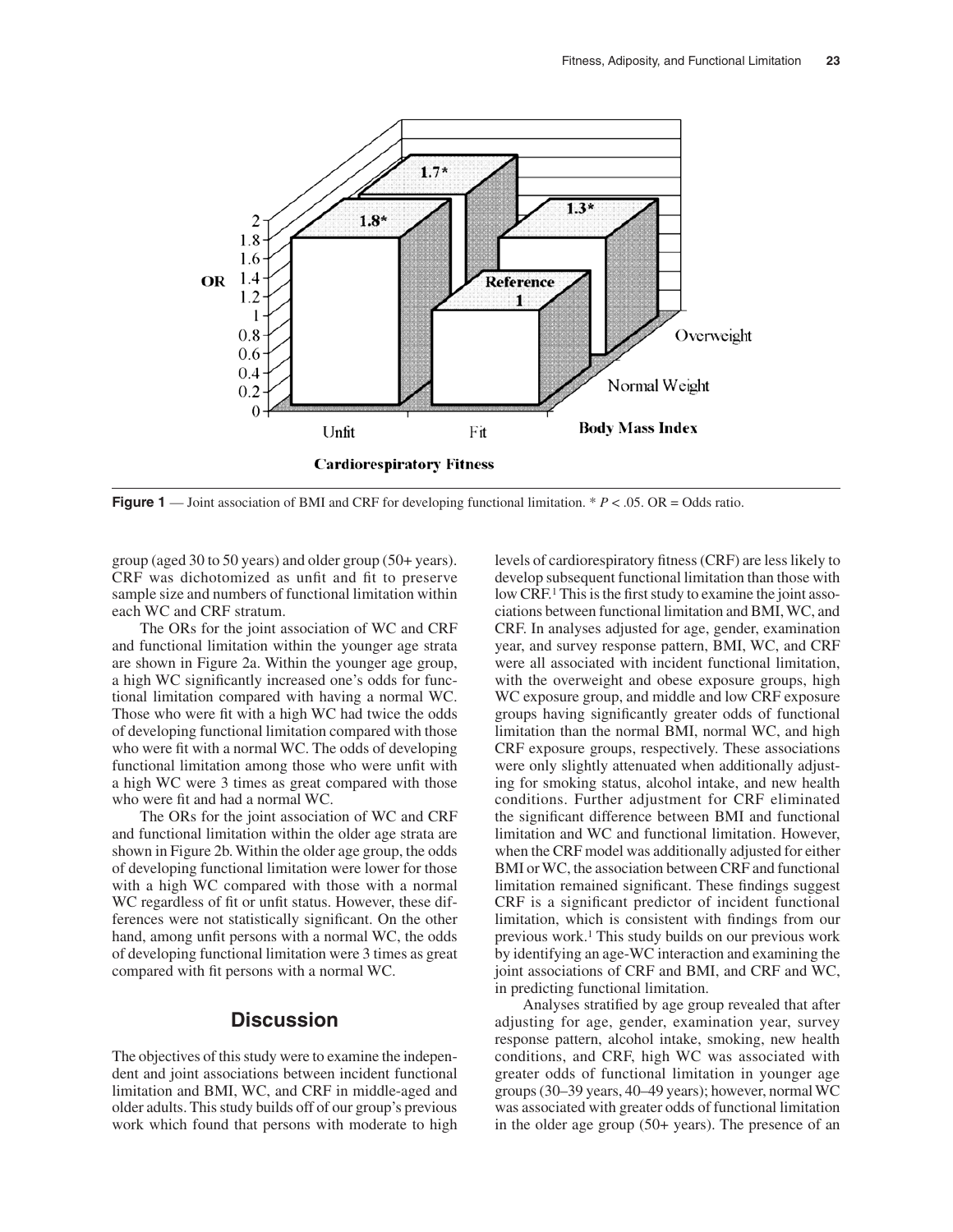

Figure 2a — Odds ratios for the joint association of WC and CRF and functional limitation within persons aged 30–49 years.  $* \overline{P}$  < .05. OR = Odds ratio.



**Figure 2b — Odds ratios for the joint association of WC and CRF and functional limitation within persons aged 50+ years.**  $* \overline{P}$  < .05. OR = Odds ratio.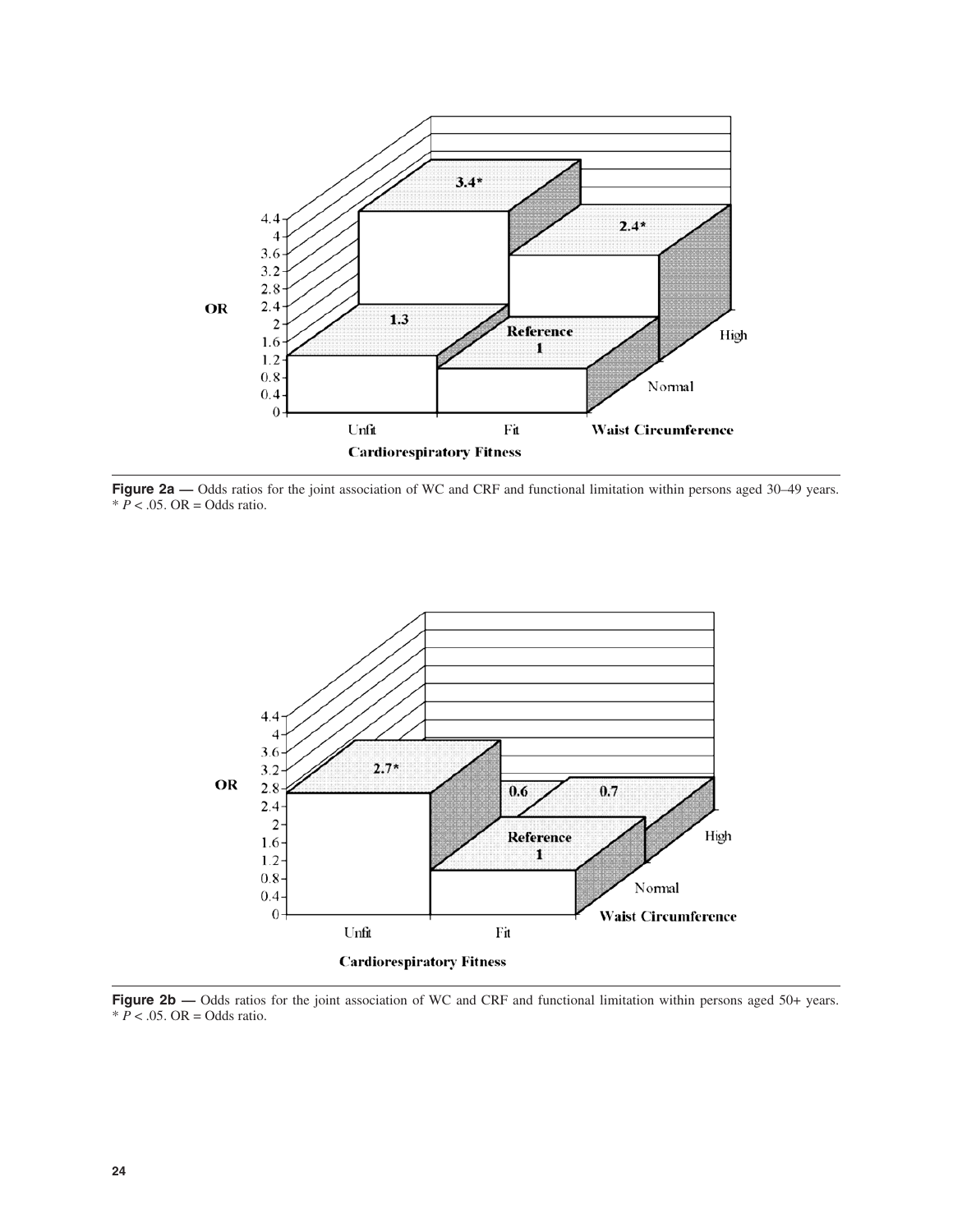Several studies have found that overweight and obesity (measured by BMI, not WC) are positively associated with adverse health outcomes among younger adults, but inversely associated with adverse health outcomes among older adults. Imai and colleagues $<sup>6</sup>$  found that</sup> among men with moderate obesity (measured by BMI), the risk of disability was elevated for ages 18 to 44 but lower for ages 65 and over. Among women aged 65 and over, overweight women had a lower risk of disability than normal weight women. In addition, previous studies have found that total adiposity has quantitatively different effects on mortality in older individuals compared with younger individuals.27–29 Our previous work identified a J-shaped association between mortality and BMI, with mortality risk being greatest for older adults in the class II obesity group and lowest for older adults in the overweight group.20 Researchers have speculated that the controversial interrelationship between adiposity (BMI and WC) and age in predicting health outcomes may be partially due to selective survival and cohort effects.30,31

Examination of the joint associations of BMI and CRF for predicting functional limitation revealed that the unfit group had greater odds of functional limitation than the fit group regardless of normal weight or overweight status. Among the fit group, persons who were overweight had greater odds of functional limitation than persons who were normal weight. However, the odds of functional limitation for the overweight or normal weight, unfit groups were greater than the odds of functional limitation for the overweight, fit group. These findings suggest CRF may be a stronger predictor of functional limitation than BMI in middle aged and older adults.

Examination of the joint associations of WC and CRF for predicting functional limitation among those aged 30 to 49 years revealed that the odds of functional limitation were highest among persons who were unfit with high WC. The odds of functional limitation were also significantly higher among fit persons with high WC compared with fit persons with normal WC. There was no significant difference in the odds of functional limitation between fit and unfit persons with normal WC. This supports the idea that, in younger persons, fitness as well as the avoidance of abdominal adiposity is important in protecting against functional limitation.

When examining the joint associations of CRF and WC among persons aged 50 and over the odds of functional limitation were greatest among those who were unfit with a normal WC. Furthermore, although not statistically significant, the odds of functional limitation were lower among those with a high WC in both the fit and unfit persons compared with the fit persons with normal WC. Our data suggests that both fitness and abdominal obesity are important in protecting against functional limitation. However, the exposure groups for the joint effects analyses had relatively small sample sizes; therefore, the results must be confirmed in larger studies.

Additional limitations to the current study include a focus on participants who were primarily white, welleducated, and had middle to upper socioeconomic status. The results may not apply to other groups of middleaged and older adults. However, the homogeneity of our sample strengthens the internal validity of our findings by reducing confounding by unmeasured factors related to socioeconomic status, such as income or education. In addition, persons aged 50 and over were grouped together for statistical analyses to preserve sample size; however, older adults are a very heterogeneous group. Additional research examining the association between BMI, WC, and CRF and the development of functional limitation among various age groups (young old, old, old-old) within older adulthood may be of interest. Despite these limitations, this study provides further evidence regarding the complex relationships between fitness, adiposity, age, and functional status.

Study strengths include the use of standardized and objective measurements of fitness and adiposity. In addition, the baseline physical examination allowed for systematic evaluation of the presence or absence of baseline medical conditions. Furthermore, we are unaware of any other report that examines both the independent and joint association of CRF, BMI, and WC.

In conclusion, low CRF and high WC predicted the development of functional limitation in younger persons, whereas low CRF and normal WC predicted the development of functional limitation in older persons. It is recommended that clinicians evaluate older adults' weight history and comorbidity to provide a comprehensive assessment of the potential adverse and/ or protective effects of overweight and obesity<sup>32</sup> as the evidence regarding the effects of abdominal adiposity on the development of functional limitation among older adults is inconsistent. In addition, we strongly recommend the promotion of regular physical activity among both middle aged and older adults for the prevention of incident functional limitations as the evidence from this study suggests CRF is a significant predictor of functional limitation independent of total adiposity, and in combination with abdominal adiposity among middle aged and older adults.

#### **Acknowledgments**

The ACLS was supported by NIH grants AG06945 and HL62508. We thank the Cooper Clinic physicians and technicians for collecting the baseline data, and staff at the Cooper Institute for data entry and data management.